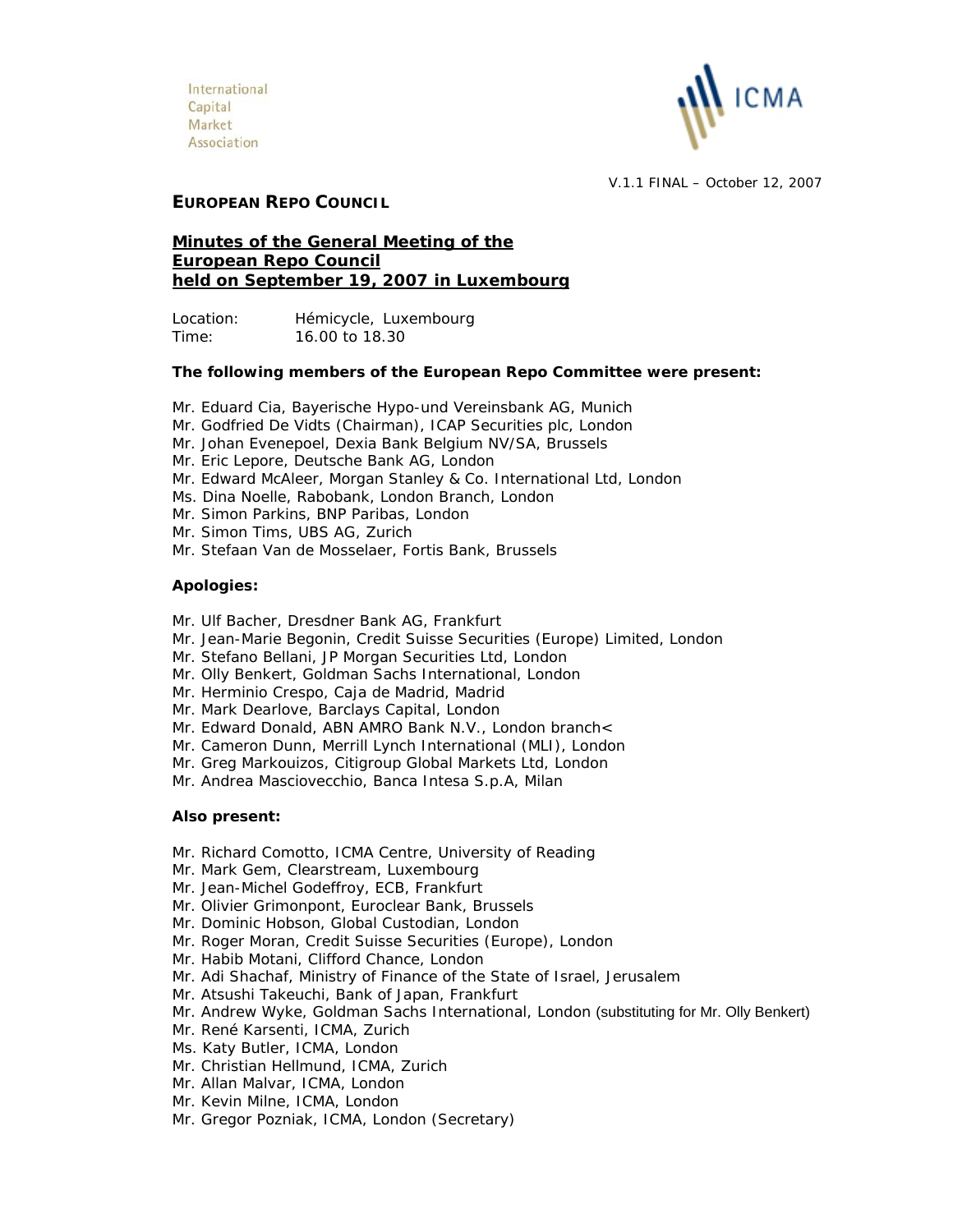#### **The following member firms were represented at the meeting:**

Banco Bilbao Vizcaya Argentaria, SA, (BBVA), Madrid Banco Santander Central Hispano, S.A., Madrid Banque et Caisse d'Epargne de l'Etat, Luxembourg Barclays Capital Securities Ltd, London Bayerische Hypo-und Vereinsbank AG, (HBV), Munich Bayerische Landesbank, Munich Bear, Stearns International Limited, London BNP Paribas, Paris CALYON, Paris Citigroup Global Markets Limited, London Commerzbank AG, Frankfurt Coöperatieve Centrale Raiffeisen-Boerenleenbank B.A. (Rabobank), London Branch Credit Suisse Securities (Europe) Limited, London Danske Bank A/S, Copenhagen Deutsche Bank AG, London branch Dexia Bank Belgium NV/SA, Brussels Dresdner Bank AG, Frankfurt (Dresdner Kleinwort) DZ Bank AG Deutsche Zentral-Genossenschaftsbank, Frankfurt Fortis Bank, Brussels GESMOSA-GBI VSA, Madrid Goldman Sachs International, London HSBC Bank Plc, London ICAP Securities Limited, London ING Bank N.V., Amsterdam ING Belgium SA/NV, Brussels IXIS Corporate & Investment Bank, Paris Kredietbank S.A. Luxembourgeoise, Luxembourg Landesbank Baden-Wuerttemberg, Stuttgart Lehman Brothers International (Europe), London MF Global UK Limited, london Mizuho International PLC, London Morgan Stanley & Co International Ltd, London National Bank of Greece SA, Athens Nomura International Plc, London Société Générale S.A., Paris UBS AG, Zurich UniCredit Banca Mobiliare S.p.A., Milan WestLB AG, Dusseldorf

#### **The following member firms were not represented at the meeting:**

ABN AMRO Bank NV, Amsterdam Aurel Leven Securities, Paris Banca Caboto S.p.A., Milan Banca d'Intermediazione Mobiliare IMI S.p.A., Milan Banca Intesa S.p.A., Milan Banca Monte dei Paschi di Siena S.p.A., Milan Banca Nazionale del Lavoro S.p.A., Rome Bank Julius Bär & Co. AG, Zurich Bank Austria Creditanstalt AG, Vienna Caja de Madrid, Madrid Canadian Imperial Bank of Commerce (CIBC), London branch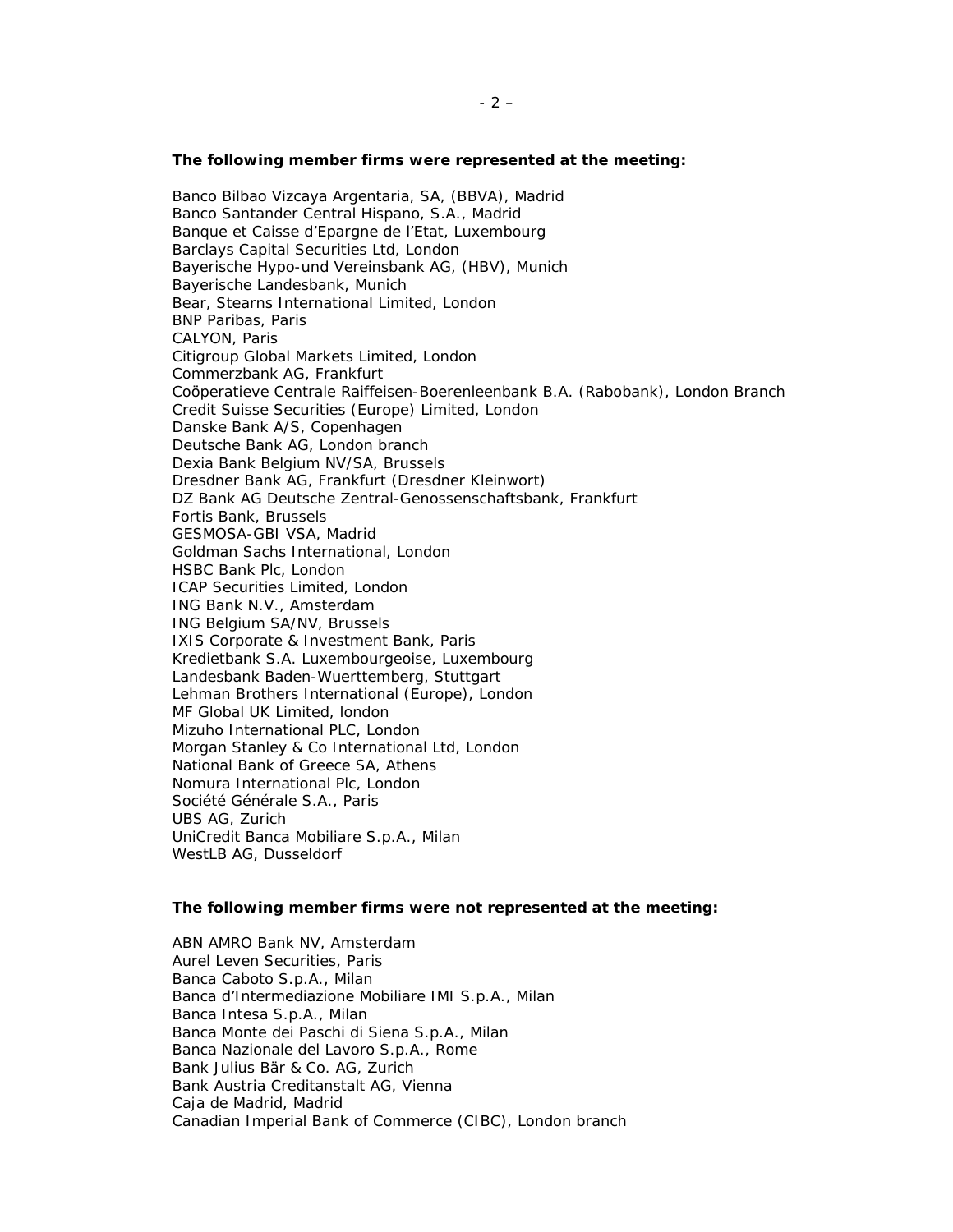Confederacion Española de Cajas de Ahorros (CECA), Madrid Daiwa Securities SMBC Europe Limited, London HBOS Treasury Services plc, London HSBC France, Paris JP Morgan Securities Ltd, London KBC Bank NV, Brussels Lloyds TSB Bank plc, London Merrill Lynch International, London Mitsubishi Securities International plc, London MPS Finance Banca Mobiliare S.p.A., Siena NIB Capital Bank N.V., The Hague Raiffeisen Zentralbank Oesterreich AG, Vienna Royal Bank of Canada Europe Limited, London The Royal Bank of Scotland Plc, London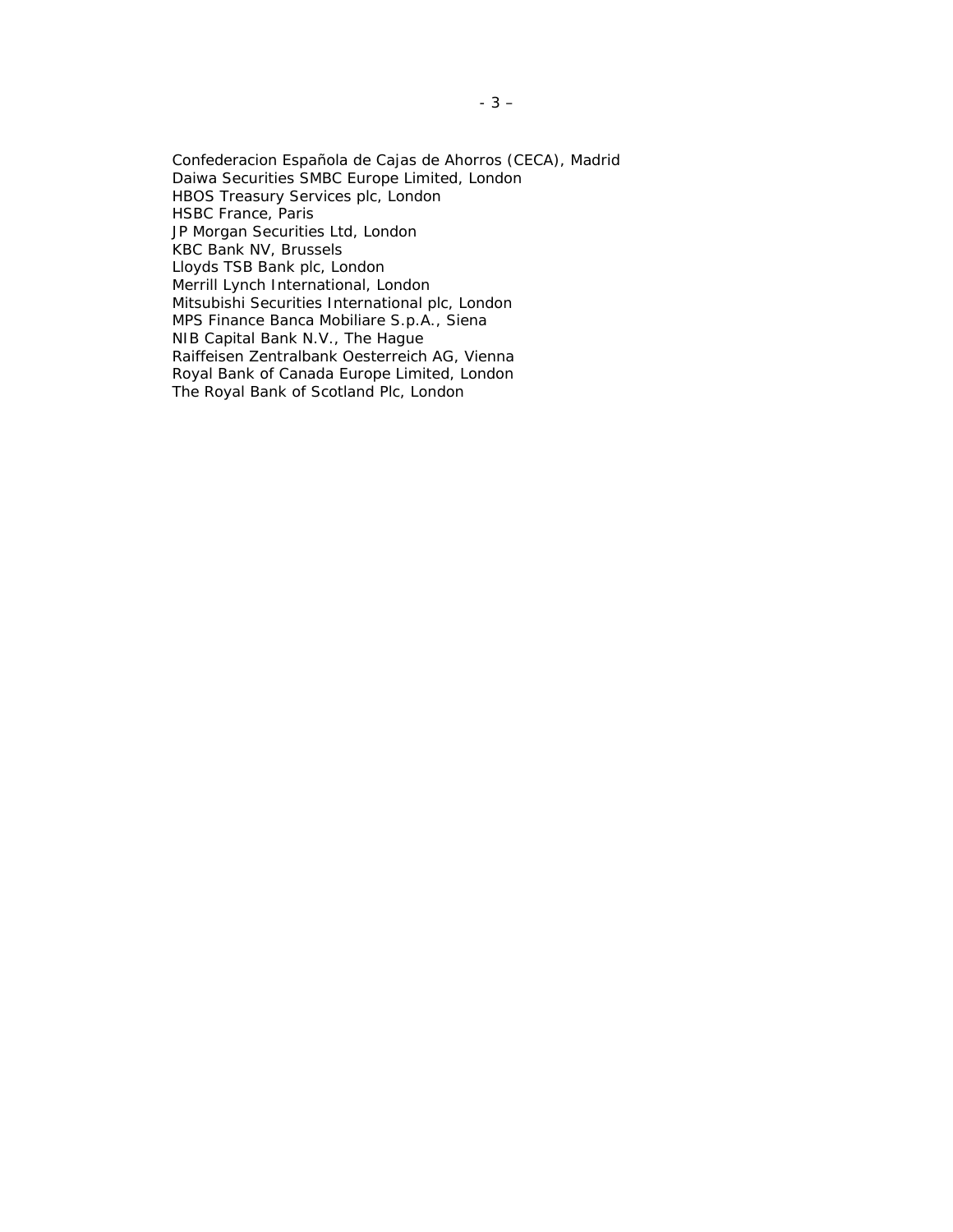### **1. Opening of the meeting by the chairman of the European Repo Council)**

The Chairman, Godfried De Vidts, first welcomes the Council members, observers and guests and thanks Clearstream for kindly hosting the meeting. He also welcomes René Karsenti, Executive President of ICMA. The Chairman underlines that the half-yearly General Meetings of the Council are designed to provide the repo and wider community with information about developments in the market.

The Chairman gives an update on topics not separately covered in the agenda. His presentation is attached as **Annex 1**.

He reports on the work of the CESAME group and emphasises that much work has been accomplished by the private sector through the respective trade associations, but that some of the work of the private sector is held up and cannot be fully implemented given the lack of progress in harmonising legal and fiscal issues, the so-called public-sector barriers. On this crucial issue, the European Repo Council together with 11 other trade associations have written a joint letter to the ECOFIN, the Economics and Finance Ministers of the EU Member States urging member states to tackle without delay barriers that still stand in the way of creating a true single European securities market in the area of clearing and settlement.<sup>1</sup> The last meeting of the CESAME group is scheduled for June 9, 2008.

He informs the meeting that Messrs. Mark Austen of SIFMA and David Rule of ISLA are permanent observers at the meetings of the European Repo Committee with a view towards coordinating views and work. The Chairman further referred to the participation of ERC representatives in the work of the UK Securities Lending and Repo Committee<sup>2</sup>, and to the work of the ECB's COGESI group<sup>3</sup>. He mentions recent correspondence with LCH.Clearnet on the question of exposure weightings in the CRD (Basel II) context and with Euroclear France on their forthcoming move of the cut-off time from 17.00 to 16.00 h.

The Chairman informs the ERC Council and the Council takes note that with effect from January 1, 2008, government guaranteed bonds and bills issued in Cyprus and Malta will be deemed to be acceptable as collateral on GC repo and buy/sell transactions, unless specifically indicated otherwise prior to engaging in transactions. This step will be taken in line with the decision of the European Repo Committee of September 13, 2006, that the Committee would abstain from any political statement such as recommending the inclusion or exclusion of bonds from certain countries or with certain ratings from EURO GC eligibility, as long as they are judged suitable collateral for monetary policy transactions by the ECB. The respective convention will be updated on ICMA's website within the next few weeks.

Finally, the Chairman thanks the ICMA Secretariat for their support of the work of the ERC Council and Committee, refers to the repo web area on the ICMA website http://www.icmagroup.org/about1/international1.html and encourages participants

 $\overline{a}$ 

<sup>&</sup>lt;sup>1</sup> This letter can be found on the ICMA website at

http://www.icmagroup.org/market\_practice/Advocacy/clearing\_and\_settlement/cesame.Par.0007.ParDownLo adFile.tmp/Joint%20associations'%20letter%20to%20ECOFIN%2012%20Jun%2007.pdf<br><sup>2</sup> See http://www.bankofengland.co.uk/markets/gilts/slrc.htm ; the minutes of the meetings of the SLRC can

also be found on this webpage.

<sup>&</sup>lt;sup>3</sup> See http://www.ecb.int/paym/groups/cogesi/html/index.en.html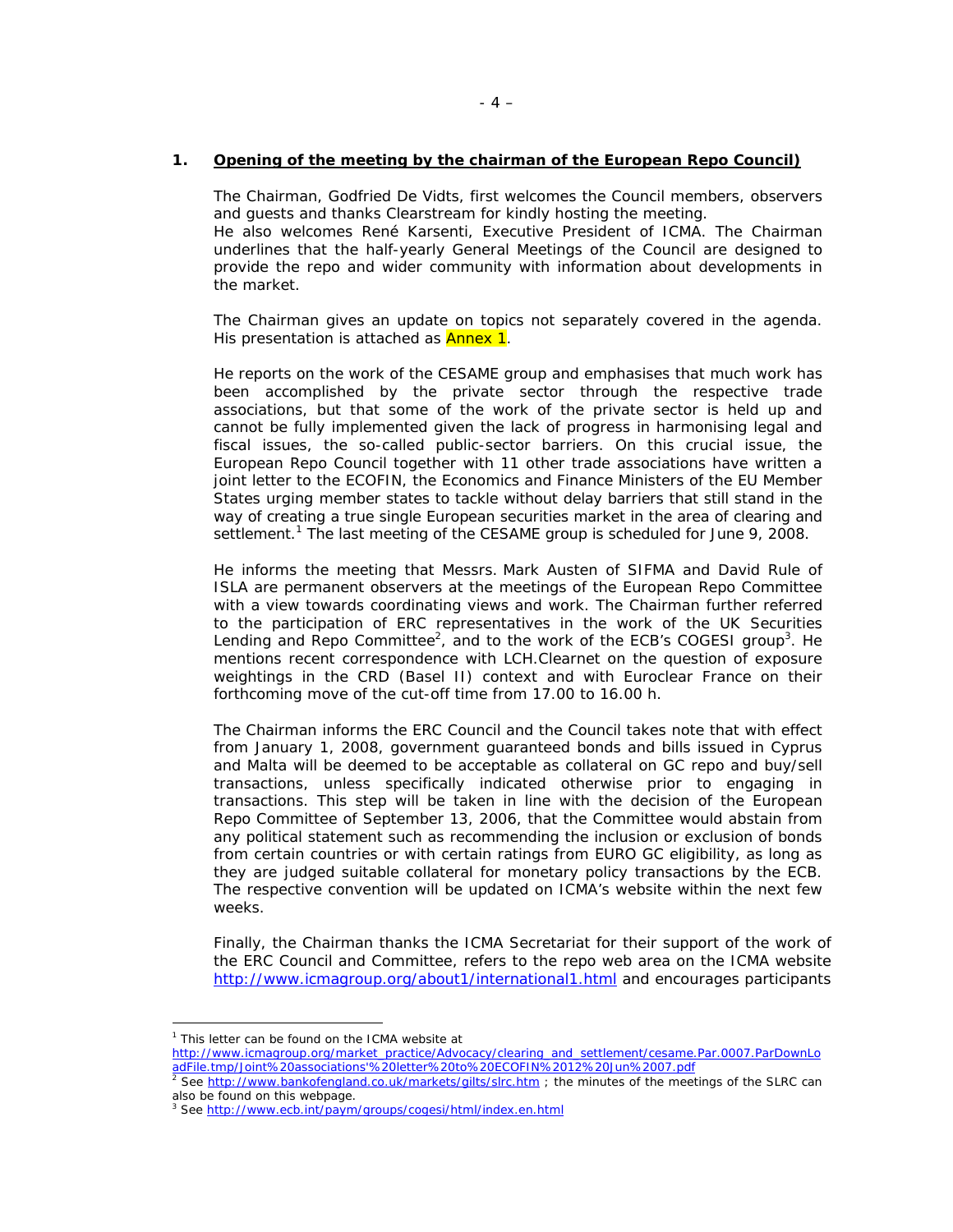to contact the Secretariat or him through erc@icmagroup.org with any reporelated questions.

### **2. Change of the composition of the European Repo Committee**

The Chairman informs of a change of membership in the ERC Committee. After the departure of Mr. David Roberts from RBS to Fortis Bank (already represented on the Committee), Mr. Robert's mandate has passed to Ms. Dina Noëlle of Coöperatieve Centrale Raiffeisen-Boerenleenbank B.A. (Rabobank), London branch.<sup>4</sup> The Chairman extends a warm welcome to Ms. Noëlle.

He further informs the ERC Council that the ERC Committee, in its meeting of May 9, 2007, has elected its officers for the current term. As the result of these elections, until the Annual General Meeting of the ERC Council in spring 2008, the leading team of the ERC Committee is composed of:

| Mr. Godfried De Vidts, ICAP Securities Ltd.    | Chairman        |
|------------------------------------------------|-----------------|
| Mr. Ulf Bacher, Dresdner Bank AG               | Vice Chairman   |
| Mr. Ed McAleer, Morgan Stanley & Co Intl. Ltd. | Deputy Chairman |

### **3. Approval of the minutes of the ERC general meeting held on February 28, 2007 and dated March 22, 2007**

The minutes of the ERC general meeting held in Frankfurt on February 28, 2007 and dated March 22, 2007 are unanimously approved. They had been sent out to ERC members and are available from the ICMA website at http://www.icmagroup.org/about1/international1/minutes.html .

## **4. Update on ICMA strategy and activities**

Mr. René Karsenti, Executive President of ICMA, gives an overview of ICMA's work as a trade association and mentions the areas of primary markets (practices as well as legal and documentation issues, including the IPMA Handbook), secondary markets (in particular work on the MiFID implementation, including bond market transparency), Euro commercial paper, and market infrastructure (notably clearing and settlement).

Mr. Karsenti thanks Mr. De Vidts for his leadership in ERC Council and Committee and underlines the role of the Committee in safeguarding a coherent and stable environment in the repo markets. He observes the well-documented and robust legal framework of the GMRA, its annexes and guidance notes and related legal opinions continues to serve the market well, even in the recent times of global financial turbulence. He assures delegates that the work will continue with SIFMA, ISLA and LIBA to enhance efficiency and exploit further synergies in the legal work in the area.

 $\overline{a}$ 

<sup>&</sup>lt;sup>4</sup> The updated composition of the ERC Committee can be found on http://www.icmagroup.org/about1/international1/european0.html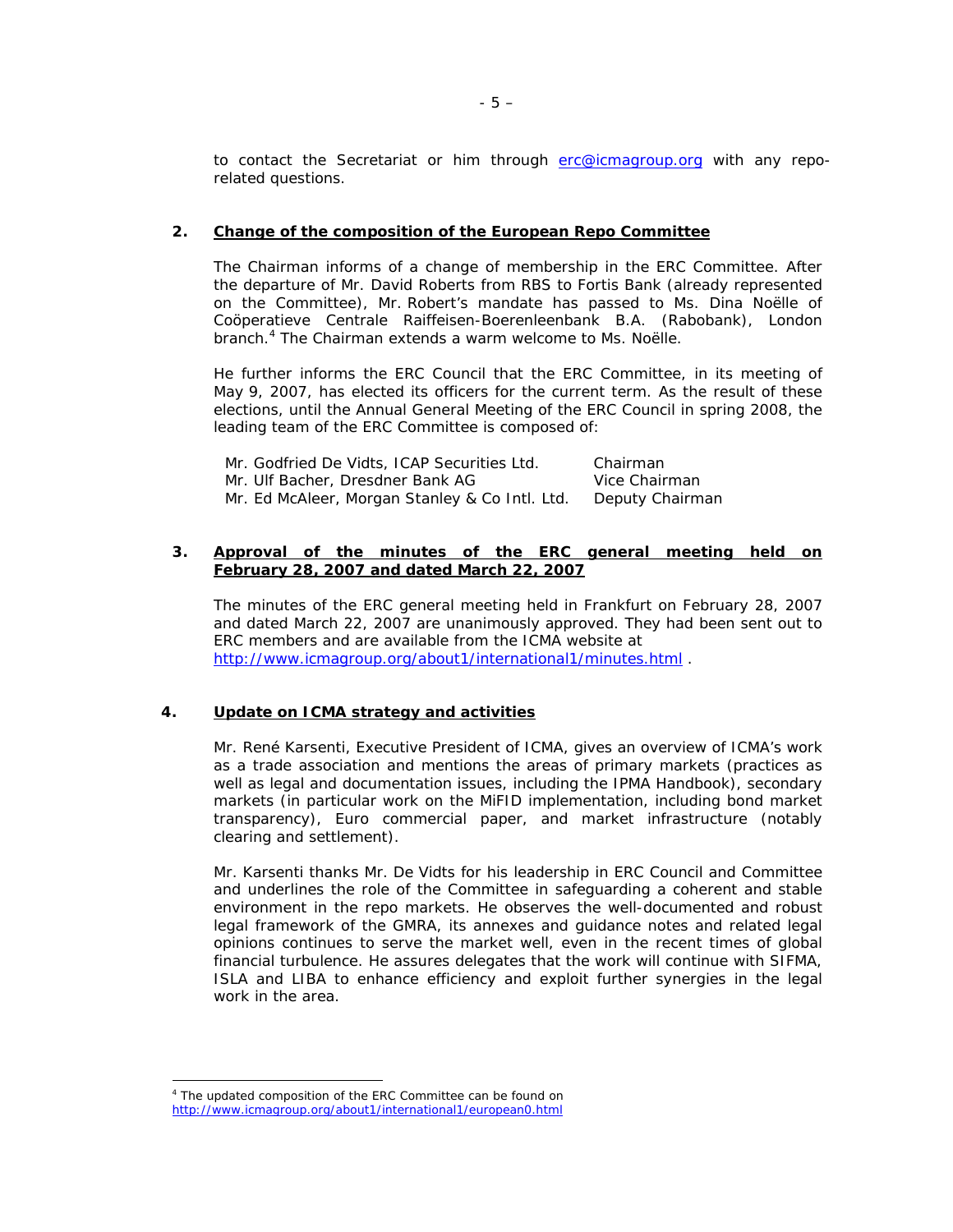## **5. ECB TARGET2-Securities project**

Mr. Godeffroy's presentation is attached as **Annex 2**. He concludes that T2S should not be seen in isolation, but that the project is one of several initiatives to deliver a true pan-European clearing and settlement infrastructure. These include also the removal of the Giovannini barriers, the Commission Code of Conduct, and progress in the cooperation between the Eurosystem, markets, and regulators with regard to the ESCB/CESR standards.

Throughout his presentation, he refers extensively to the newly structured T2S web area which can be found at http://www.ecb.int/paym/t2s/html/index.en.html and recommends that Council members visit the pages to obtain information about the project.

The Chairman thanks Mr. Godeffroy for his presentation and comments that the ERC Operations Group will discuss the final draft of the User Requirements, once they will be published around the end of the year. The ERC Committee will then discuss the group's finding at its subsequent meeting before reverting to the ECB with its comments.

## **6. Update on GMRA issues**

The Chairman asks Mr. Christian Hellmund of ICMA's Legal Department in Zurich to provide the meeting with an update on GMRA-related matters.

Mr. Hellmund gives a brief introduction to the legal opinions that ICMA obtains for the benefit of its members and associate members. He refers to the scope of the opinions and to particular issues addressed in the opinions.

He points out that the opinions assist ICMA members and associate members in fulfilling the relevant regulatory requirements by the UK FSA and the German BaFin. Members must, of course, satisfy themselves as to the strength of the opinions and the effect of the assumptions and qualifications contained in them. While it is intended that all opinions should be identical in scope, this has not been possible in certain jurisdictions. Members are therefore strongly advised to ensure that the specific opinions on which they seek to rely extend to their particular circumstances.

### 2007 GMRA legal opinions

Mr. Hellmund informs participants that in a circular mailed on April 5, 2007, ICMA has notified the entire membership of the completion of the 2006/2007 annual exercise for obtaining update and new legal opinions on the GMRA. In addition to obtaining update opinions for 53 jurisdictions, ICMA has obtained new opinions for Slovakia and Slovenia. In 24 of the 55 jurisdictions, the opinions were jointly obtained with the Securities Industry and Financial Markets Association (SIFMA).

Both the 2007 update opinions (including, in each case, a clean and a blacklined version that tracks the amendments made to the 2006 opinion) and new opinions are available to ICMA members on ICMA's website https://www.icmagroup.org/legal1/GMRA\_Legal\_opinions.html .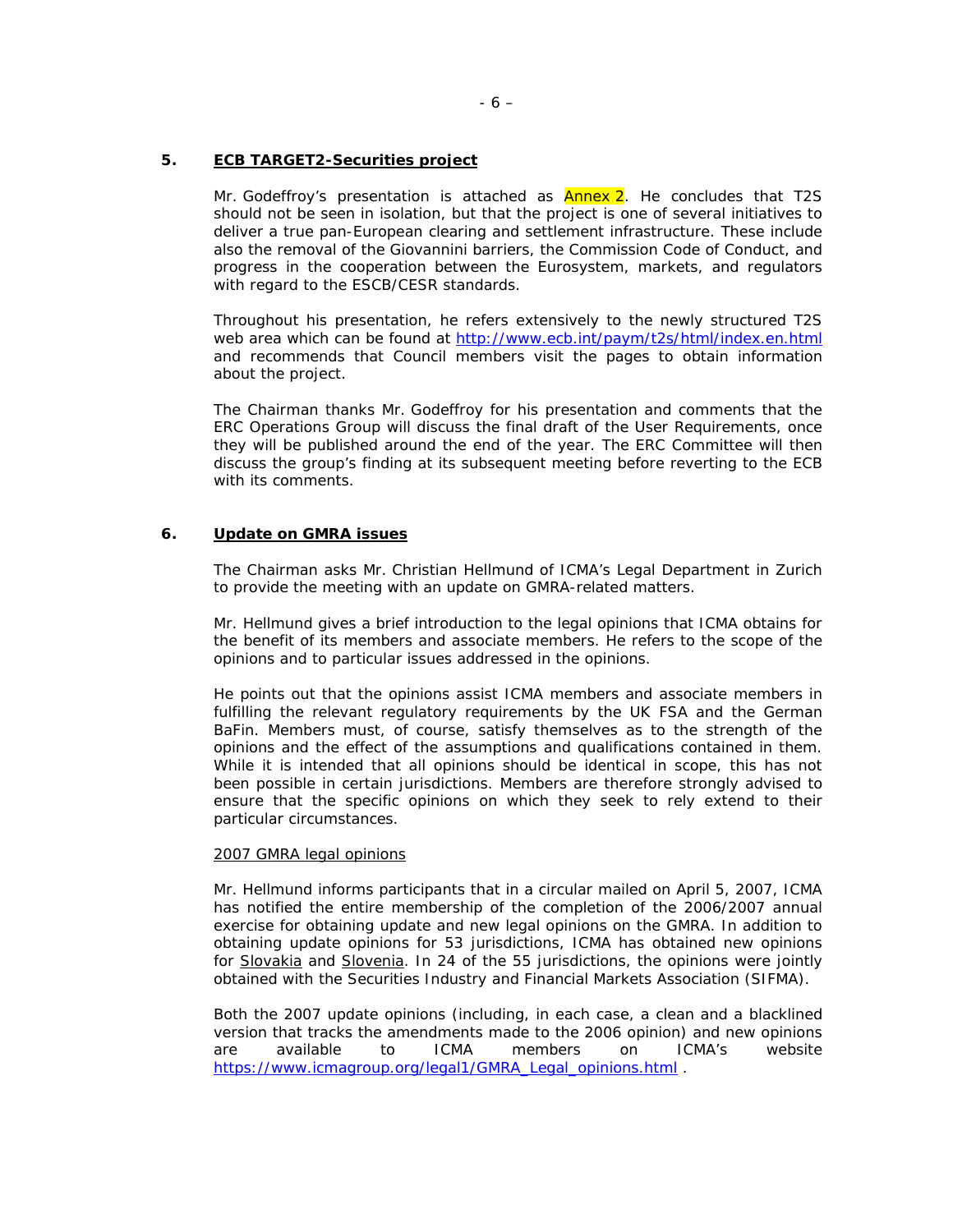#### New opinions

Opinions for Croatia and Israel are expected to be finalised shortly.

ICMA has commissioned new opinions for Anguilla, India, Oatar, as well as the jurisdictions of the United Arab Emirates (other than Abu Dhabi for which an opinion already exists). The opinions for Anguilla and India are being obtained upon a suggestion from SIFMA and therefore will be done jointly.

ICMA is currently establishing with local counsel whether clean opinions can be obtained for Bulgaria and Oman.

ICMA continues to monitor legal developments in Malaysia, Romania, and Russia with a view to ascertaining at what stage a clean opinion can be obtained for each of these jurisdictions.

Mr. Hellmund's presentation including the geographical overview of GMRA legal opinions is attached as **Annex 3** to these minutes.

#### Combination of legal opinions seeking/updating exercise

With regard to a possible combination of the legal opinions seeking/updating exercise on the GMRA and the securities lending agreements, the associations involved (ICMA, SIFMA, ISLA, and LIBA) will continue to discuss how best to make progress at a meeting scheduled for this September 21, 2007.

### ICMA rule book (July 2007 edition)

Finally, Mr. Hellmund informs that ICMA's rule book – which contains rules and recommendations relevant to transactions in international securities in the secondary market – now contains a revised section 900 which reflects the abolition of the market sector concept and the sub-committee structure. The new July 2007 edition of ICMA's rule book is available for access by ICMA members via https://www.icmagroup.org/market\_practice/legal1/ICMA\_Rule\_Book.html .

#### **7. Cooperation ICMA-IIFM on Islamic Finance – Repo aspects**

The presentation by Mr. Habib Montani of Clifford Chance in London is attached as Annex 4.

Further information on ICMA's work on Islamic Finance can be found at http://www.icmagroup.org/market\_practice/Advocacy/islamic\_finance.html .

## **8. Comparison ECB Tender vs Repo Markets**

In his introduction, the Chairman referred to the participation of ERC Committee members in conference calls by the ECB during the first days of the market turbulences in August. In a separate conference call, the ERC Committee had discussed the situation in the market and coordinated the views to be presented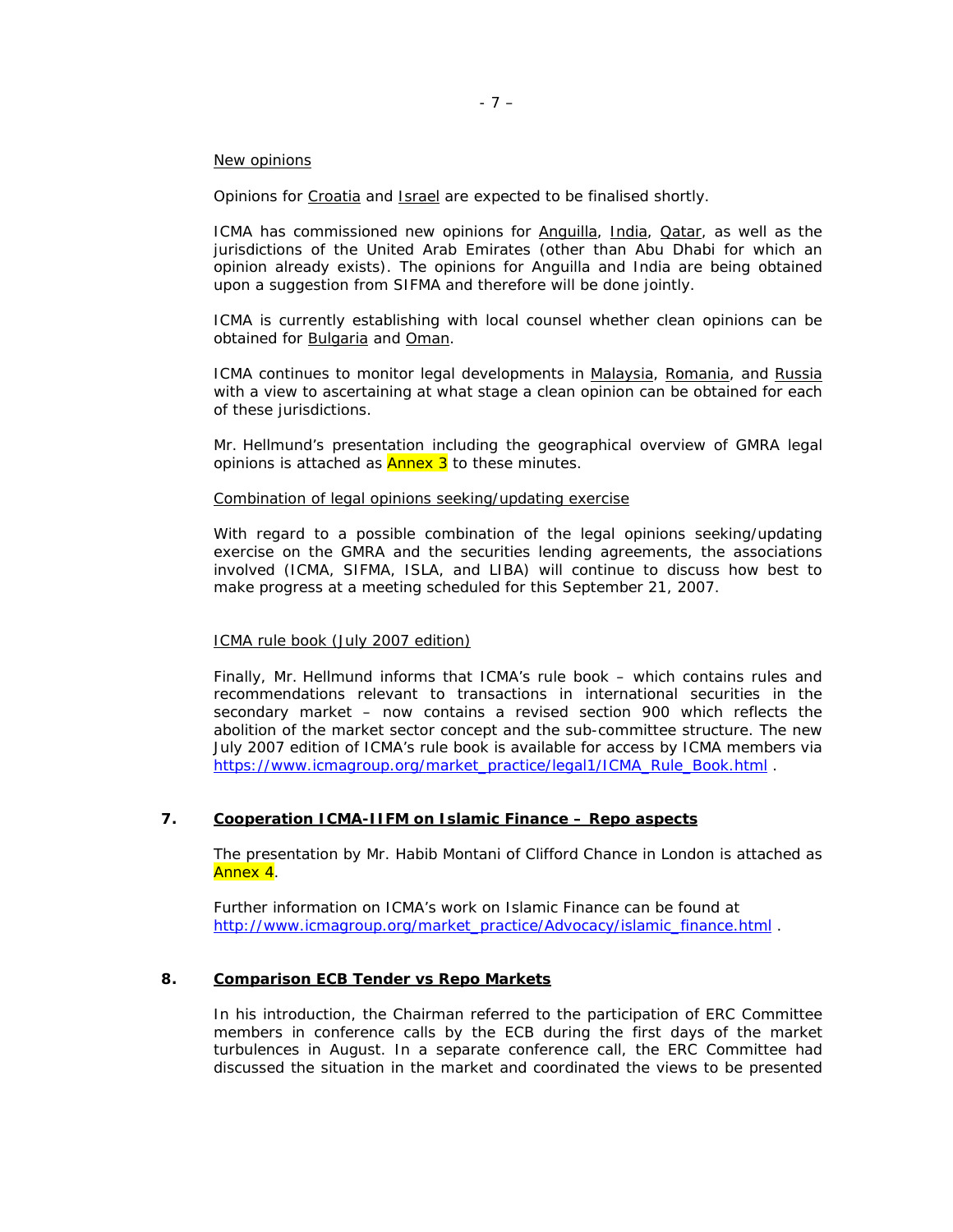to the ECB. The ERC Committee has also requested a bilateral meeting with the ECB to discuss the developments.<sup>5</sup>

The presentation by Mr. Evenepoel of Dexia Group is attached as **Annex 5**.

## **9. ERC Operations Group**

Mr. Roger Moran, Chairman of the ERC Operations Group, gives an overview of the history, remit, and terms of reference of the Group that has been established to complement, support, and advise the ERC Committee on operations and backoffice questions. He emphasises that it is one of the aims of the Group to avoid unnecessary duplication of work by actively partnering with other industry associations where this makes sense.

Mr. Moran's presentation is attached as **Annex 6**.

#### **10. The Daytime Bridge Improvement Programme**

Mr. Olivier Grimonpont, Euroclear Bank, and Mr. Mark Gem, Clearstream Luxembourg, present the current status of the improvement programme for the daytime settlement bridge between their organisations as well as an outlook to the forthcoming improvements scheduled for the second quarter of 2008. They emphasise that their enhanced cooperation is designed to serve the market participants and make also reference to their cooperation in the area of tri-party. Their presentation is attached as **Annex 7**.

Summarising, the Chairman encourages the two ICSDs to continue their dialogue with market participants and their mutual cooperation. He also emphasises the importance of continuing to demonstrate to regulators that the private sector can indeed deliver solutions. He adds that it remains therefore of crucial importance that tax and legal barriers are also swiftly removed.

#### **11. TRAX2 – its potential towards STP**

Mr. Kevin Milne, Managing Director of ICMA Ltd., gives a short overview of TRAX, a trade matching and regulatory reporting system that has been developed in conjunction with ICMA members and market users. Since June 2006 TRAX can be used for all asset classes. He informs Council members that the complete migration of all TRAX users towards the TRAX2 platform will be effected in the autumn of 2007.

Mr. Milne reminds the audience of the repo matching abilities of TRAX2 Repo and emphasises that TRAX2 Repo has been developed in close contact with the market, allowing ICMA to understand the requirements of the market participants. Since May 2007, repo matching via TRAX2 is also available for the buy-side.

He invites the repo community to continue to communicate closely with ICMA about further developments. It is one of the focuses of the TRAX2 repo

<sup>&</sup>lt;sup>5</sup> This meeting has in the meanwhile been scheduled to take place on November 9.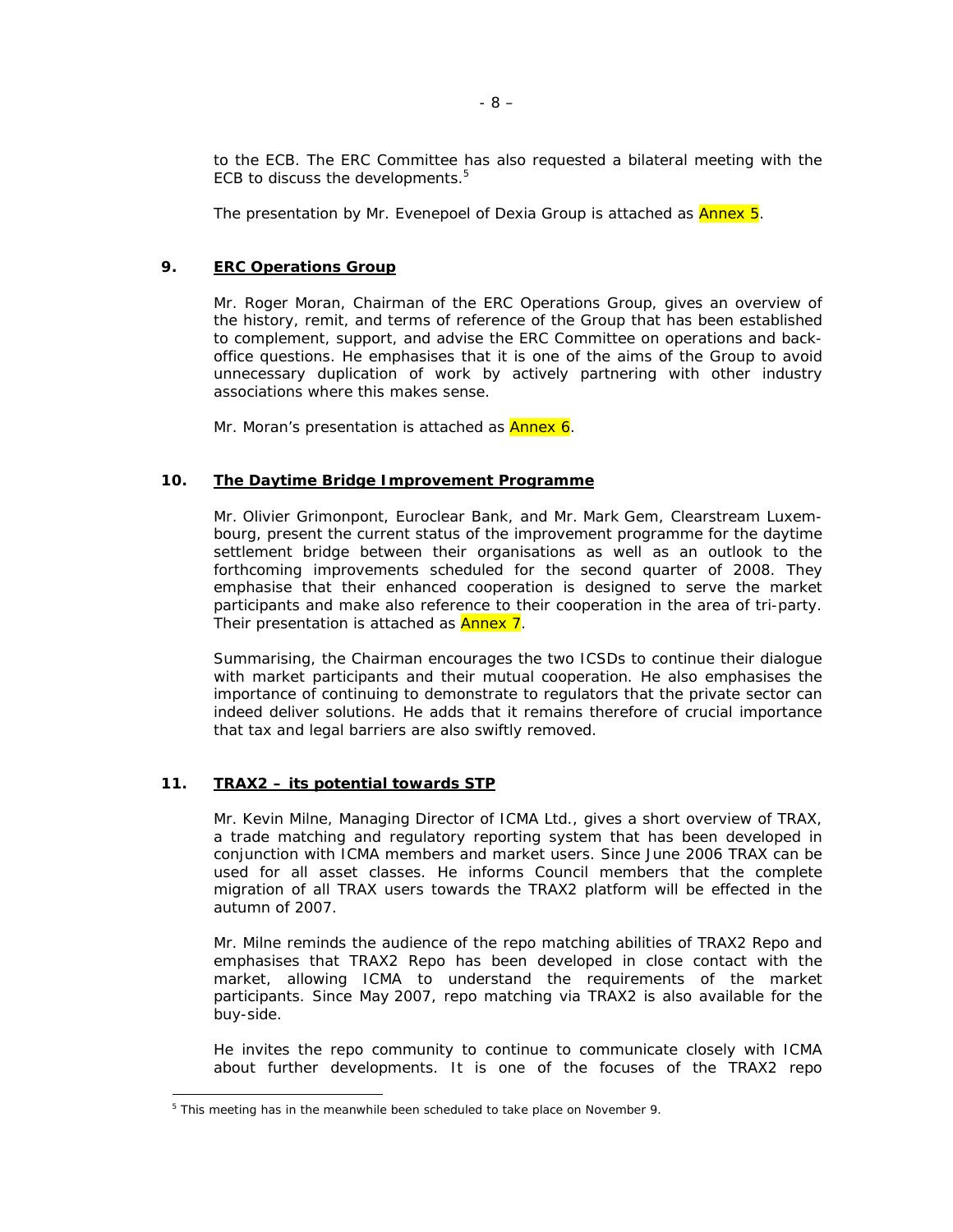development to provide opportunities for straight-through-processing (STP) with the aim of optimising internal workflows in the participating banks and investment banks. Internet connectivity for TRAX2 is at the same time the key to minimising costs of access.

With regard to the regulatory reporting functionalities of TRAX2, Mr. Milne reports that ICMA Ltd has received provisional approval from the FSA as an Authorised Reporting Mechanism (ARM) under MiFID. $<sup>6</sup>$ </sup>

The Chairman concludes thanking Mr. Milne for listening to the request regarding STP which was only included after a specific request had been made following the official launch of TRAX2.

### **12. New Book "Collateral management – the ultimate guide"**

Mr. Dominic Hobson, publisher, announces that the sequel to the 1999 book "Repo – the Ultimate Guide" will be published in the autumn of 2007 with a broader remit extended to collateral management. His presentation with an overview of the contents of the book is attached as **Annex 8**.

## **13. Results of 13th repo survey**

The presentation by Mr. Comotto (ICMA Centre at the University of Reading) is attached as **Annex 9**.

In his introduction, the Chairman reminds delegates that the quality of the survey and its representative character depend crucially on the level of participation by participants in the market. Mr. Comotto calls those ERC members that are not participating yet to join the exercise and asks delegates at the meeting to discuss the question of participation within their respective firms. He adds that participants in the survey have the additional benefit of getting access to the ranking results which are otherwise not available to the public. He also emphasises that the current survey gives a snapshot picture of the market as of June 13.

The next repo survey will be conducted in December 2007 and its results will be published on March 13, 2008.

The complete survey and the related press release can be obtained from http://www.icmagroup.org/market\_info/surveys/repo.html

## **14. Next meetings**

 $\overline{a}$ 

The chairman announces the following forthcoming meetings and events:

March 13, 2008 **European Repo Council General Meeting**, Paris Hosted by Euroclear Bank

http://www.icmagroup.org/content/media/news1/press.Par.0112.ParDownLoadFile.tmp/TRAX2-07-03%20- %20TRAX2%20receives%20full%20approval%20from%20FSA%20as%20an%20Approved%20Reporting%20Mechanism%20(5).pdf

<sup>&</sup>lt;sup>6</sup> On October 3, ICMA has received full approval as an ARM. See